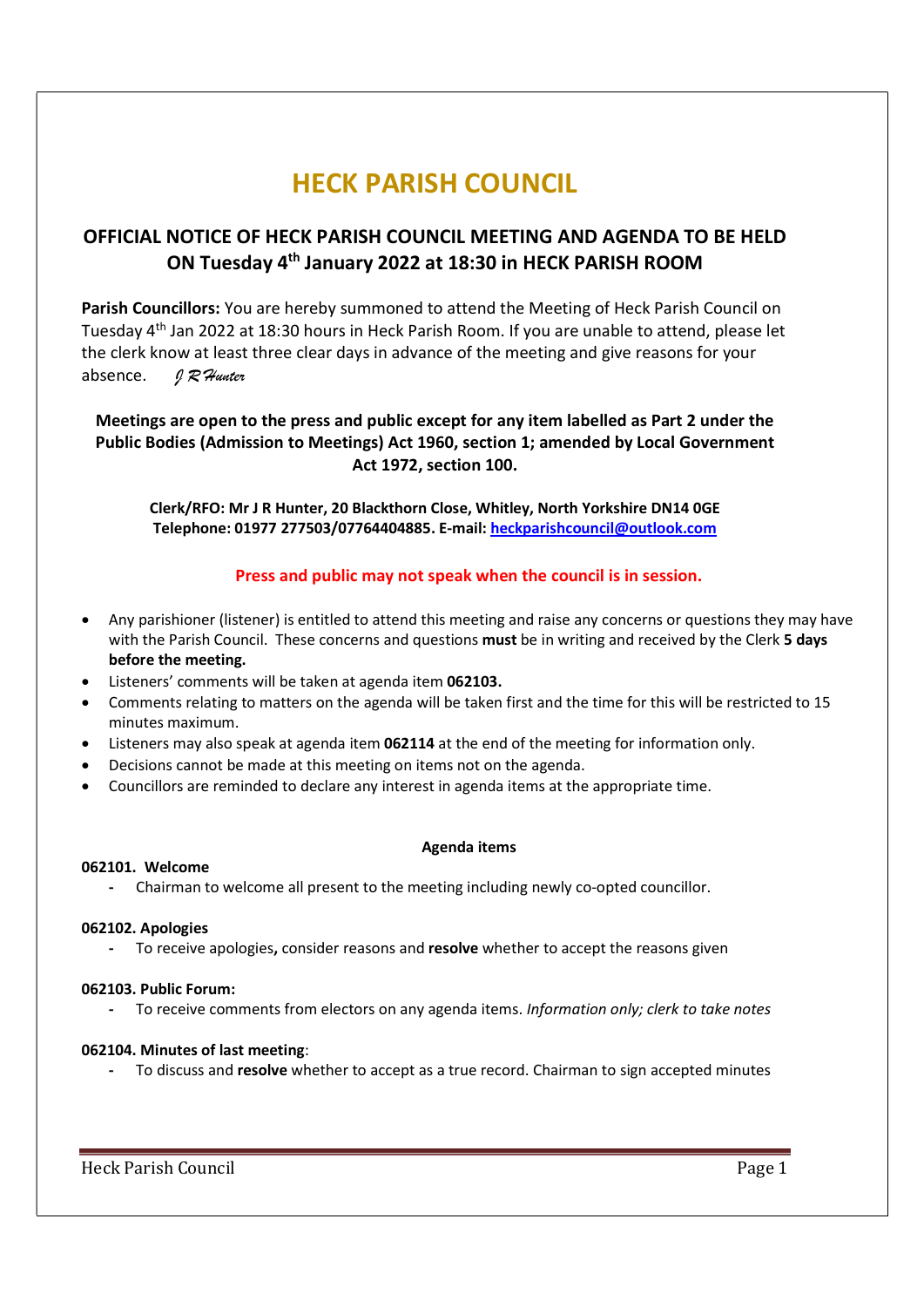#### 062105. To receive reports, for information only, from:

- a) District Councillor
- b) County Councillor
- c) Other representatives

#### 062106. Planning:

- 1. Applications to discuss and resolve comments on any applications received –
- 2. Decisions approvals since last meeting of Council

#### 062107. Heck Ladies Group:

- Chairman to report on any further ideas raised; council to discuss and resolve further action.

#### 062108. RFO's report on closing balances; payments.

| a) - | Current Balances.                    |                                                 |              |        |
|------|--------------------------------------|-------------------------------------------------|--------------|--------|
|      |                                      | a. Community account balance at 30/12/2021      | £8,006.23.68 |        |
| b)   | Payments to be made at this meeting. |                                                 |              |        |
|      |                                      | a. $04/01/2022 -$ Chq 100441 Cllr Watkinson-Teo |              | £20.00 |
|      |                                      | <b>Christmas Tree Lights</b>                    |              |        |
| c)   |                                      | Payments made between meetings.                 |              |        |
|      |                                      | 18/11/2021 - British Gas                        |              | £12.70 |

- d) Payments received:
- e) Rental Receipts.

#### 062109. Correspondence received since last meeting. For information only unless stated otherwise.

- i. various emails forwarded to Cllrs.
- ii. correspondence, newsletters, other documents

#### 062110. To receive information on the following ongoing issues and decide further actions where necessary:

062110.1 Environmental Health Issues and concerns in the Parish – update on situation with actions of residents and Council in connection with issues and ongoing planning matters having detrimental effect on the environment in the Parish including but not limited to Dust from Sellite Blocks, Gale Common, Brocklesby Building Products and Mill Balk Quarries.

062110.2 HGV & Traffic issues: ongoing problems with HGV through the village. Update on information from Traffic Count. Consider establishment of community speed watch.

062110.3 Hire of Parish Rooms: consider Hire of Parish Rooms to local communities for parties, group activities and events.

Heck Parish Council **Page 2**